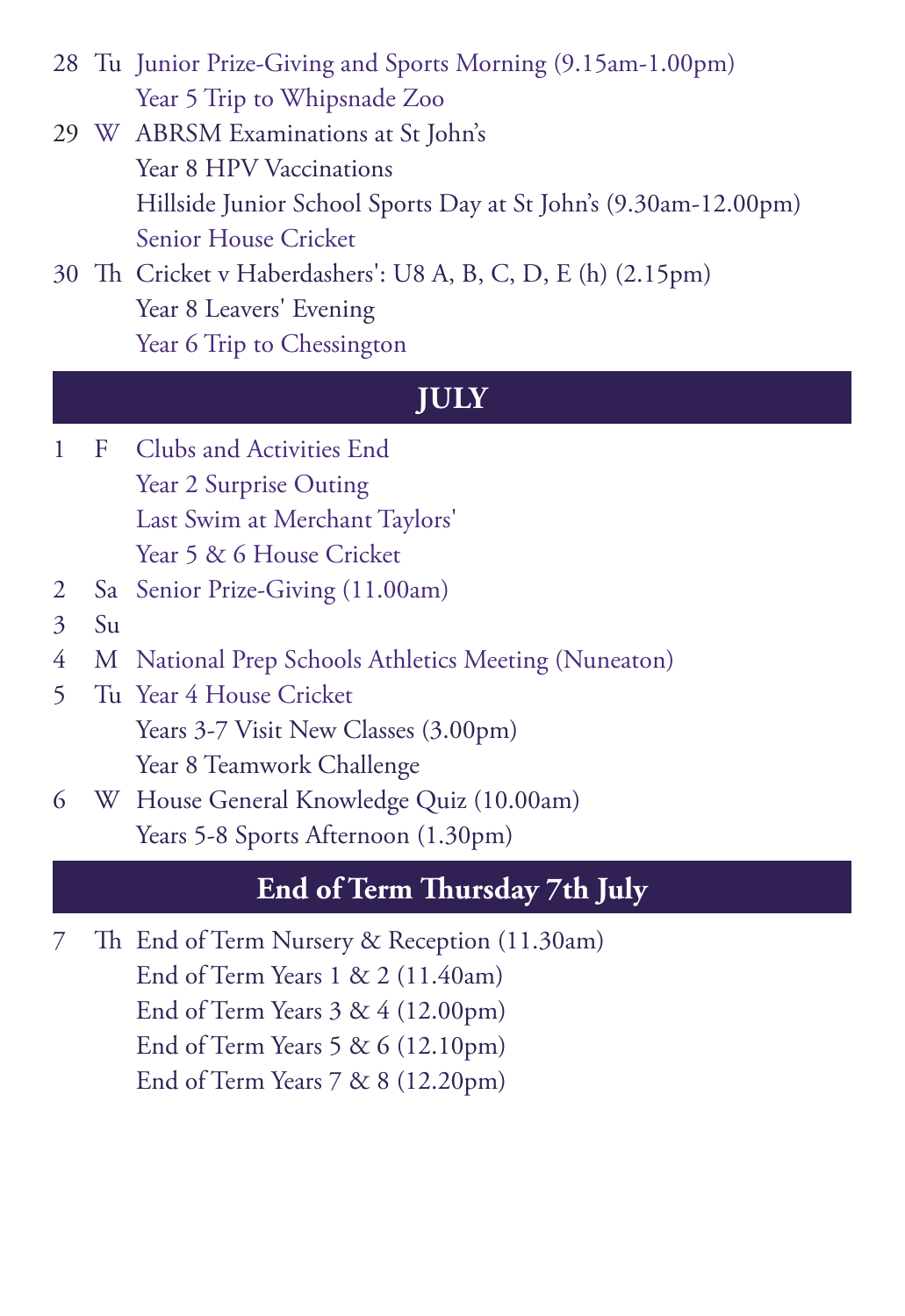#### **Term Dates 2022/2023**

### **AUTUMN TERM 2022**

**Beginning of Term** Wednesday, 7<sup>th</sup> September **Half Term**  $20<sup>th</sup> - 28<sup>th</sup>$  October (inclusive) **End of Term** Wednesday, 14<sup>th</sup> December

### **SPRING TERM 2023 Beginning of Term**

Thursday, 5<sup>th</sup> January **Half Term**  $13<sup>th</sup> - 17<sup>th</sup>$  February (inclusive) **End of Term** Thursday, 30<sup>th</sup> March

### **SUMMER TERM 2023**

**Beginning of Term** Tuesday, 18<sup>th</sup> April **Half Term**  $29<sup>th</sup>$  May –  $2<sup>nd</sup>$  June (inclusive) **End of Term** Thursday, 6<sup>th</sup> July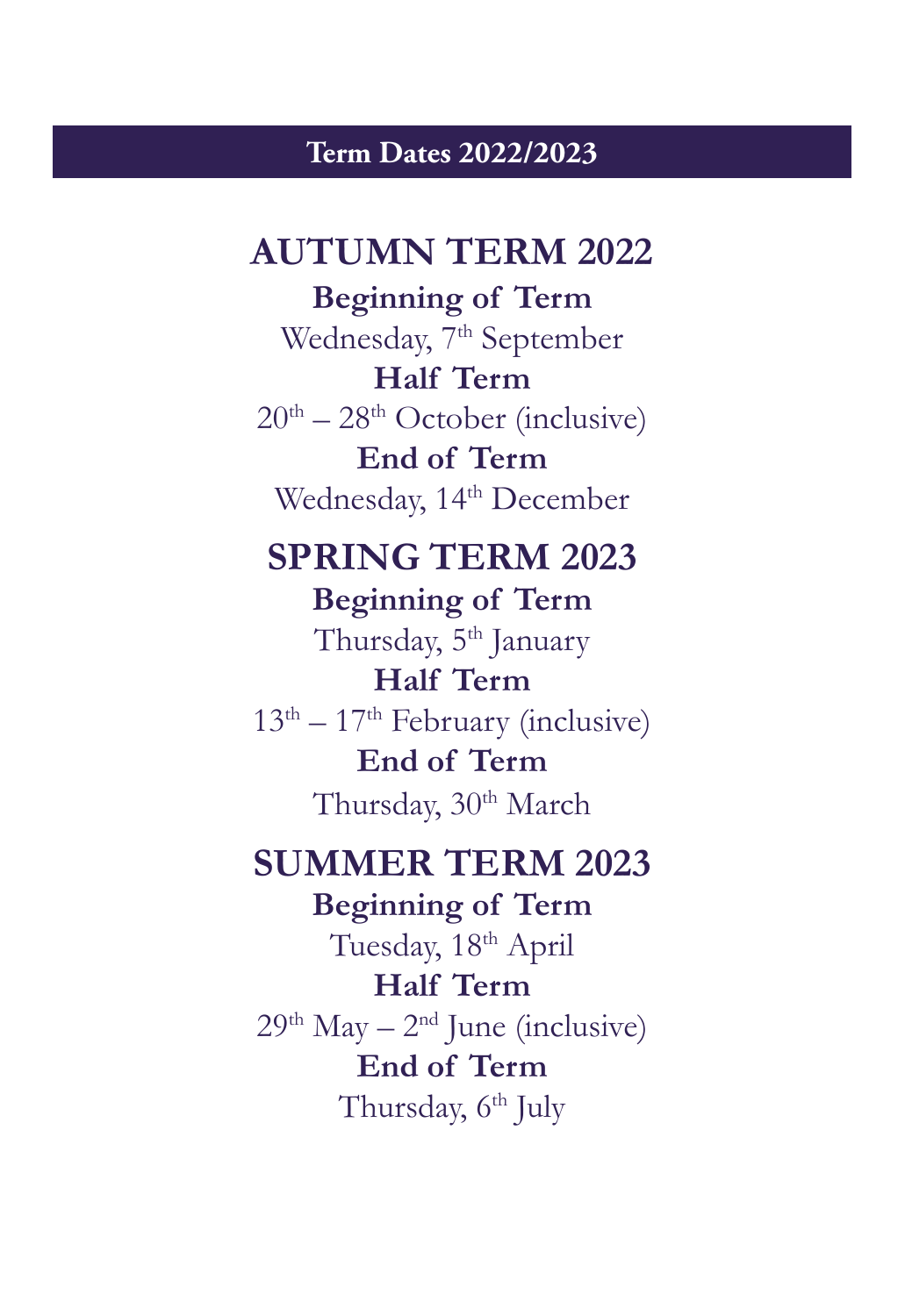### Head Boy **Ansh Soni**

### Deputy Head Boys **Albert Vasvari, Oscar Wilson**

1st XI Cricket Captain **Hamza Shehabi**

Vice Captains **Kian Jobanputra, Ahaan Rao**

### **Contact Details**

*Office & Admissions:* 020 8866 0067 *Email:* office@st-johns.org.uk *Website:* www.st-johns.org.uk *Twitter:* @stjsnorthwood

St John's School Northwood Ltd Registered in England No 3411518 Charity Number 1063738 A Merchant Taylors' Educational Trust School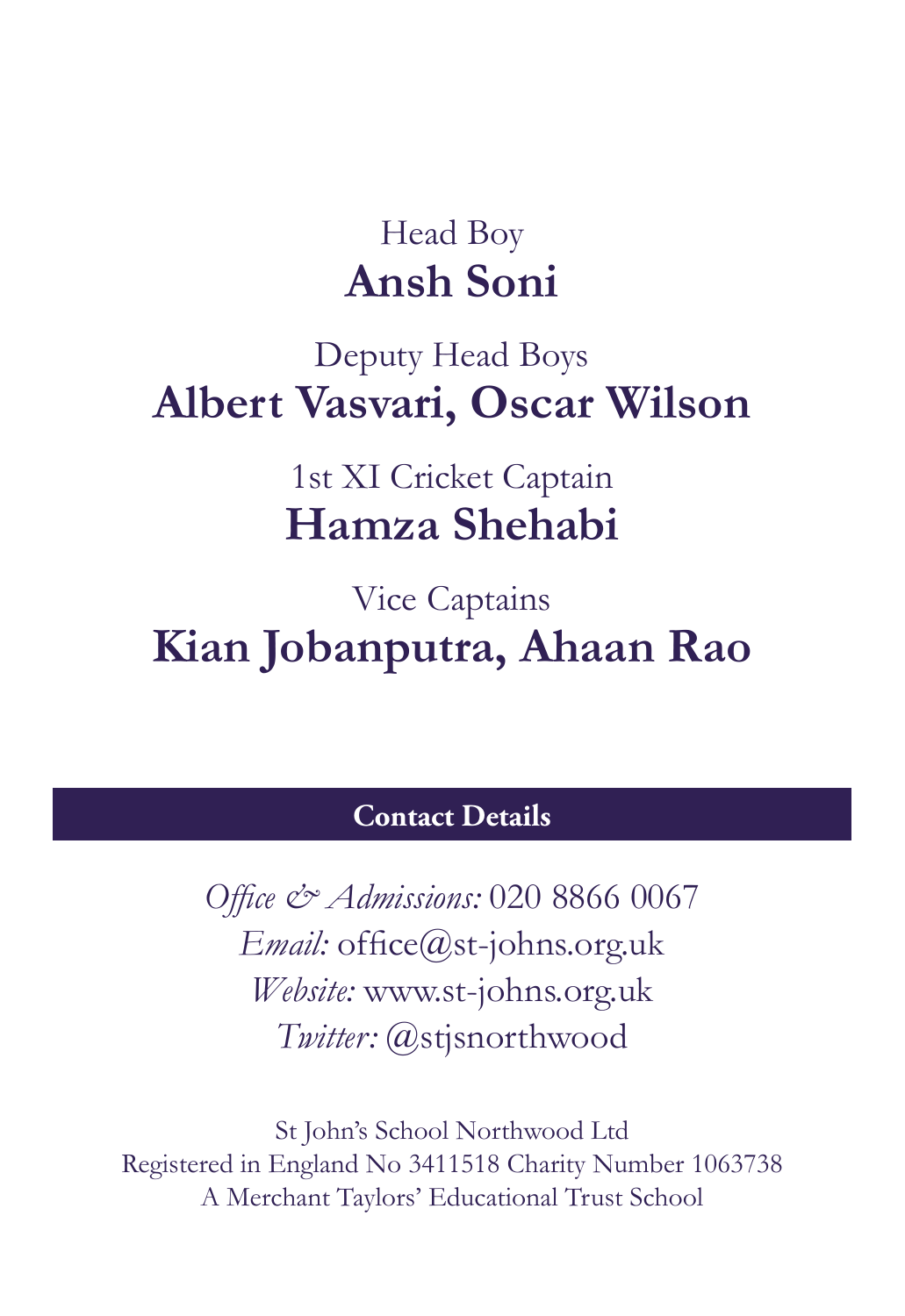## ST JOHN'S A MERCHANT TAYLORS' SCHOOL Potter Street Hill Northwood, Middlesex, HA6 3QY Tel: 020 8866 0067



# Summer Term 2022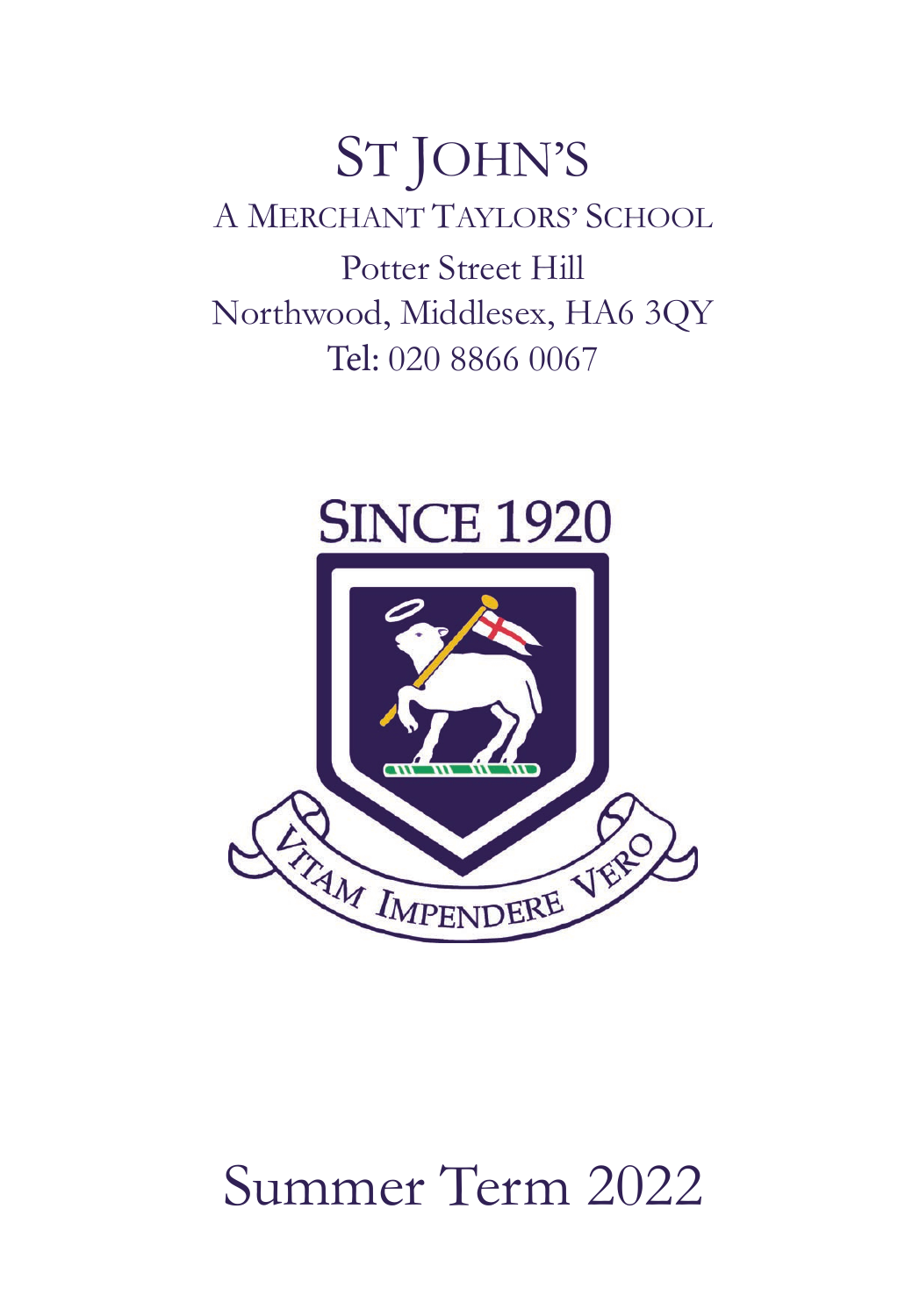### **APRIL**

- 19 Tu Staff Inset
- 20 W Beginning of Summer Term (8.25am)
- 21 Th Parent Talk on CATS Data (Year 4) (5.00pm)
- 22 F Year 6 Debating Finals (4.15pm)
- 23 Sa
- 24 Su
- 25 M Clubs and Activities Begin Swimming starts at Merchant Taylors' St John's Association Meeting (7.30pm)
- 26 Tu
- 27 W Junior Maths Challenge (Years 7-8) Cricket v York House: 1st, 2nd XI (a), 3rd, 4th, 5th XI (h) (2.30pm)
- 28 Th
- 29 F Merchant Taylors' Science Challenge (Year 5) Cricket v St Benedict's: Colts A, C (h), Colts B, D, E (a) (2.15pm)
- 30 Sa

### **MAY**

- $1 S<sub>U</sub>$
- 2 M Bank Holiday (School Closed)
- 3 Tu
- 4 W School Council Cricket v Belmont: 1st, 3rd, 5th XI (h), 2nd, 4th XI (a) (2.15pm) Summer Concert (7.00pm)
- 5 Th Visit of the Court of the Merchant Taylors' Company Years 4-8 Athletics Match at Merchant Taylors' School (4.00pm - 6.00pm)
- 6 F House Meetings
	- Cricket v Radlett Prep: Colts A, C (h) (2.15pm) Cricket v St Paul's: Colts B, D, E, F (a) (2.15pm) Second Hand Uniform Sale (Norman Hall) (2.45pm)
- 7 Sa
- $8 S<sub>u</sub>$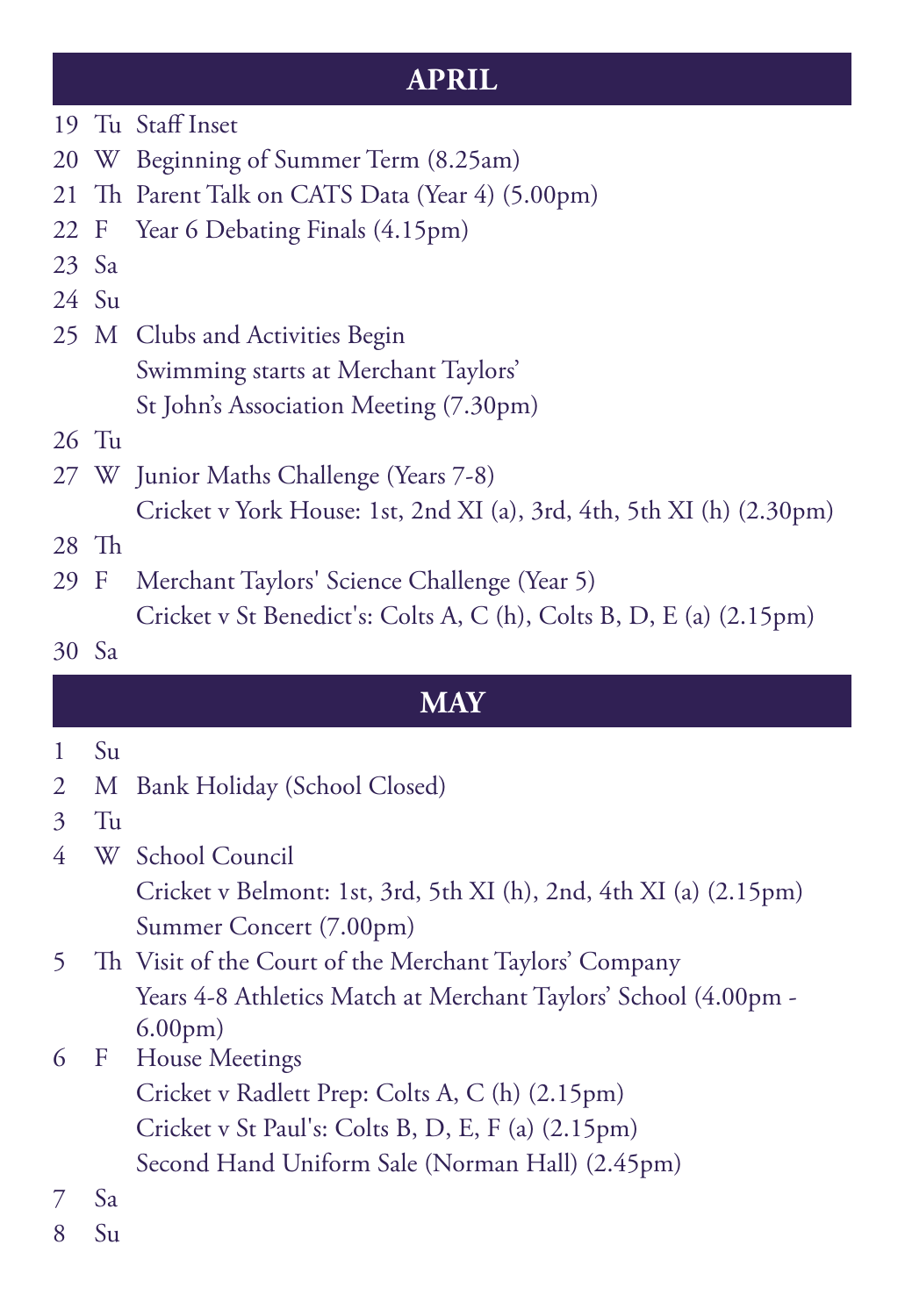| 9       |         | M Activity Week                                                                             |
|---------|---------|---------------------------------------------------------------------------------------------|
|         |         | Year 5 Examinations                                                                         |
|         |         | Year 6 Trip to Northumbria Departs                                                          |
|         |         | Year 7 trip to Normandy Departs                                                             |
|         |         | Year 8 Trip to St David's Departs                                                           |
|         |         | Pre-Prep Class Photographs                                                                  |
|         |         | 10 Tu Year 5 Examinations                                                                   |
|         |         | Year 2 Swimming                                                                             |
|         |         | Happy Puzzle Company Workshop (Years 3-5)                                                   |
|         |         | Visiting Farm to Nursery and Reception                                                      |
|         |         | 11 W Years 2 & 3 PGL Trip Departs                                                           |
|         |         | Year 4 Trip to Whitemoor Lakes Departs                                                      |
|         |         | Year 5 History Workshop                                                                     |
|         |         | Year 1 Swimming                                                                             |
|         |         | 12 Th Year 5 Trip to RAF Hendon                                                             |
| 13 F    |         | Years 2, 3, 4, 6, 7 & 8 Residential Trips Return                                            |
|         |         | 14 Sa U13 Cricket Festival at Belmont (12.00pm - 4.00pm)                                    |
|         | $15$ Su |                                                                                             |
|         |         | 16 M Walk to School Week                                                                    |
|         |         | Cricket v St Martin's: 1st XI (a), 2nd XI (h) (2.15pm)                                      |
|         |         | 17 Tu Cricket v St Martin's: U9 A, B (a), U9 C, D, E (h) (2.15pm)                           |
|         |         | Data Talk for Years 2-4 (5.00pm)                                                            |
|         |         | 18 W Year 5 Trip to Kensington Palace                                                       |
|         |         | Merchant Taylors' Associated Schools Quiz                                                   |
|         |         | Presentation: Thinking Together about Parenting Teens (Year 6-8)                            |
|         |         | parents) $(6.30 \text{pm})$                                                                 |
|         |         | 19 Th Perform Drama Visiting Pre-Prep<br>Years 3 & 4 Athletics Match at York House (2.00pm) |
| 20 F    |         | Cricket v St Martin's: Colts A, B (h), Colts C at Harefield CC (a),                         |
|         |         | Colts D (a) (2.00pm)                                                                        |
| $21$ Sa |         |                                                                                             |
|         |         | 22 Su Stowe Putter                                                                          |
| 23 M    |         |                                                                                             |
|         |         | 24 Tu Cricket v Merchant Taylors' Prep: U9 A, B (a) C, D (h) (2.15pm)                       |
|         |         | Year 3 Parents' Evening (4.30pm-6.30pm)                                                     |
|         |         |                                                                                             |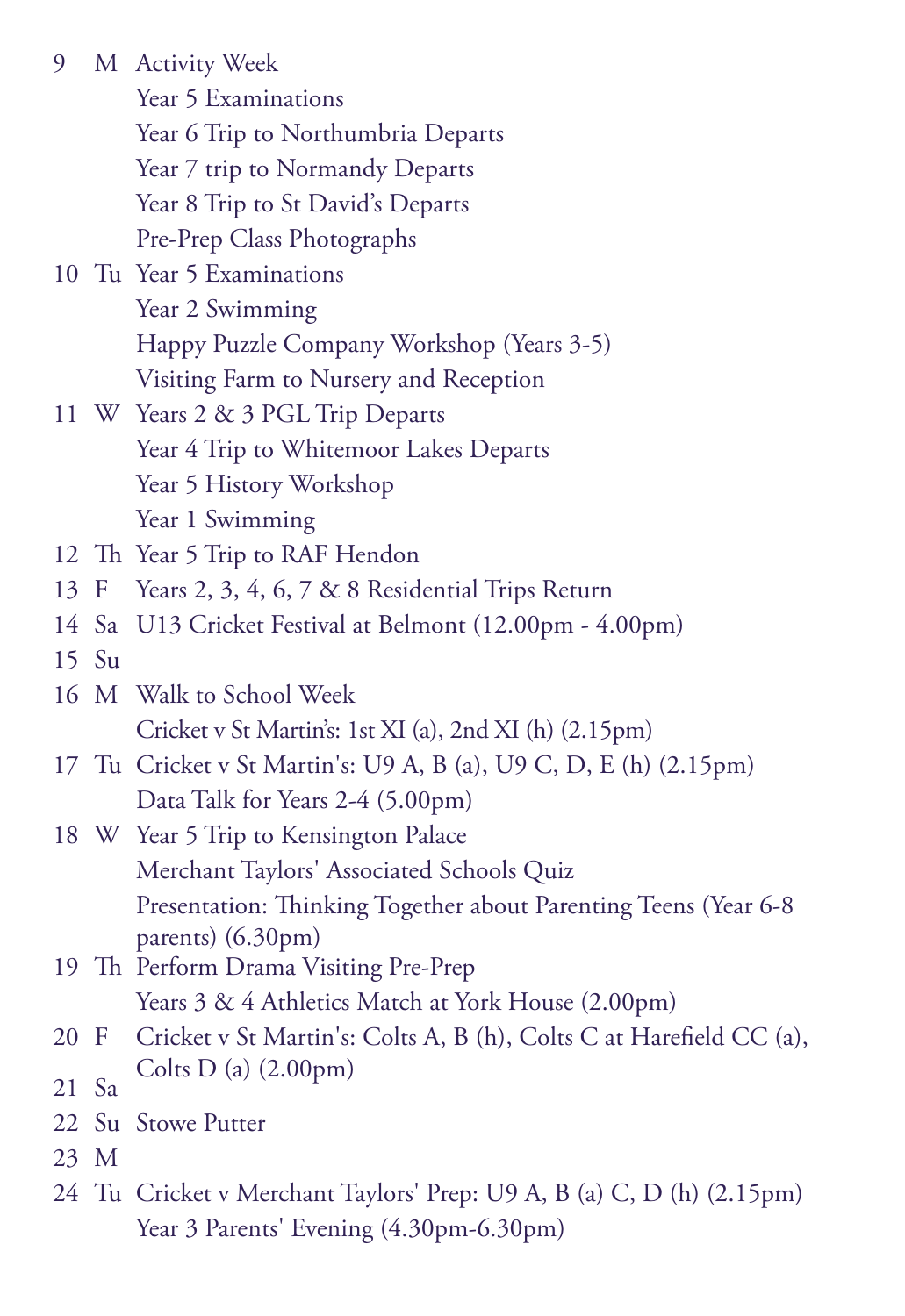Pre-Prep & Nursery Parents' Evening (6.00pm-8.00pm)

- 25 W Open Morning for Prospective Parents (9.15am) Cricket v Merchant Taylors' Prep: 1st, 3rd XI (a), 2nd, 4th XI (h) (2.15pm)
- 26 Th Year 3 House Cricket Pre-Prep & Nursery Parents' Evening (3.30pm-5.30pm) Year 3 Parents' Evening (6.00pm-8.00pm)
- 27 F Queen's Jubilee Celebrations and Charity Day
- 28 Sa
- 29 Su

### **Half Term 30 May - 3 June (inclusive) JUNE**

- 4 Sa
- 5 Su World Environment Day
- 6 M Term Resumes (8.25am) Year 6, 7 & 8 Examinations Tennis v Edge Grove: U11 & U13 (h) (3 pairs) (4.15pm)
- 7 Tu Year 6, 7 & 8 Examinations Cricket v Davenies: U9 A, B, C, D (h) (2.15pm) Tennis v St Martin's U11 & U13 (h) (3 pairs) (4.15pm) Year 4 Parents' Evening (4.30pm-6.30pm)
- 8 W Year 6, 7 & 8 Examinations Cricket vs Orley Farm: 1st, 2nd XI (a), 3rd XI (h) (2.30pm)
- 9 Th Year 2 Musical Instrument Demonstration Year 6 Road Safety Presentation Year 3 Primary Schools Cricket Festival (h) (2.00pm) Year 4 Parents' Evening (6.00pm-8.00pm)
- 10 F Year 5 Cricket Lamb Trophy at Merchant Taylors' (9.00am)
- 11 Sa Colts A 11 a-side Cricket Tournament at Orley Farm (10.00am) U13 A 6 a-side Cricket Tournament at York House (10.00am)
- 12 Su St John's Association Fun Day
- 13 M London Prep Schools Athletics Meeting (Eton) 3+ Information Evening (7.00pm)
- 14 Tu St Albans 12+ Examinations